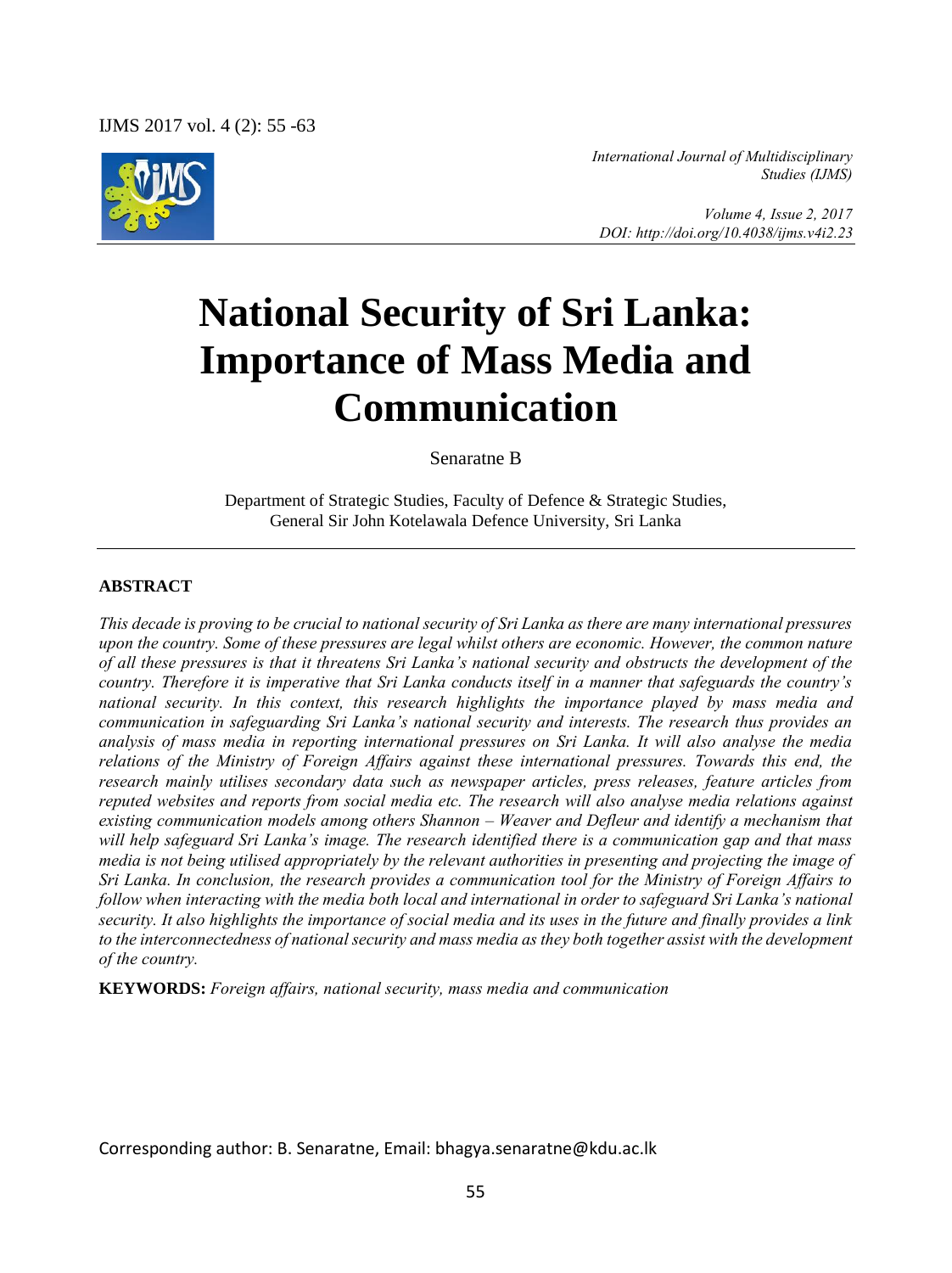# **1. INTRODUCTION**

This decade is proving to be crucial to Sri Lanka's National Security as there are many international pressures upon the country. These pressures appear to threaten Sri Lanka's position as a sovereign entity in the global sphere. Some of these pressures can be categorised as juridical, whilst others are economic and military in nature. But the common nature of all these influences is that it threatens Sri Lanka's national security and obstructs the development of the country. In this context it is imperative that Sri Lanka conducts itself in a manner that safeguards the country's national security whilst acting in a manner that befits the state's internal political structure.

Nations in both the East and West such as the Chinese Dynasties, the Indian Kingdoms, the Roman Empire and Ptolemaic Egypt utilised the services and assistance of ambassadors to connect and communicate with faraway lands and kingdoms. Whilst establishing political connections with these lands, the ambassadors were also tasked to project the best image of the place they were representing and promote its culture (Vienna Convention on Diplomatic Relations). With this commenced the history of traditional diplomacy. Modern diplomacy can be dated to 1815 when the Congress of Vienna was held. The Cambridge Learner's Dictionary & Thesaurus defines diplomacy as "the management of relationships between countries." History depicts the importance of managing relations with other states, which will in turn assist in safeguarding the national security of the country.

# **2. BACKGROUND**

# **2.1. National Security**

The legal definition provided by the US Legal refers to national security as having armed forces to ensure its physical borders are not threatened and safeguarding a state's secrets. The term entails within itself both traditional and non-traditional aspects of security (US Legal, n.d.). The term can further be defined as a position that exists due to "military or defense advantage over any foreign nation or group of nations, or a friendly foreign relations position, or a defense position capable of successfully protesting hostile or destructive action" (US Legal, n.d.). Thus, it shows that these are areas of concern for Sri Lanka when seeking to protect its national security. Not only does the term emphasize that it is the foundation of freedom and prosperity within a nation, it also underscores sovereignty and territorial integrity. Papp and Alberts define national security as

*"… the protection of a state, its territories, and its peoples from physical assault by external forces, as well as the protection of important state economic, political, military, social, cultural, and valuative interest from attacks emanating from foreign or domestic sources which may undermine, erode or eliminate these interests, thereby threatening the survival of the state" (2000, p. 245).*

The duo state that both military and non-military means are utilised to protect and safeguard national security (Papp and Alberts, 2000). It is thus clear that the concept of national security is broad and that it has no clear and precise boundaries. However, factors such as wealth, geography and military force affect and influence this broad concept (Griffiths, 2008). Further, as media discusses about economic, political and socio-cultural factors, it is important to understand that these too are responsible in safeguarding a country's national security.

## **2.2. Public Communication, Models and its uses**

Models of communication enable the explanation of the human communication process in a theoretical manner. The first major model for communication was defined in 1949 by Claude Elwood Shannon and Warren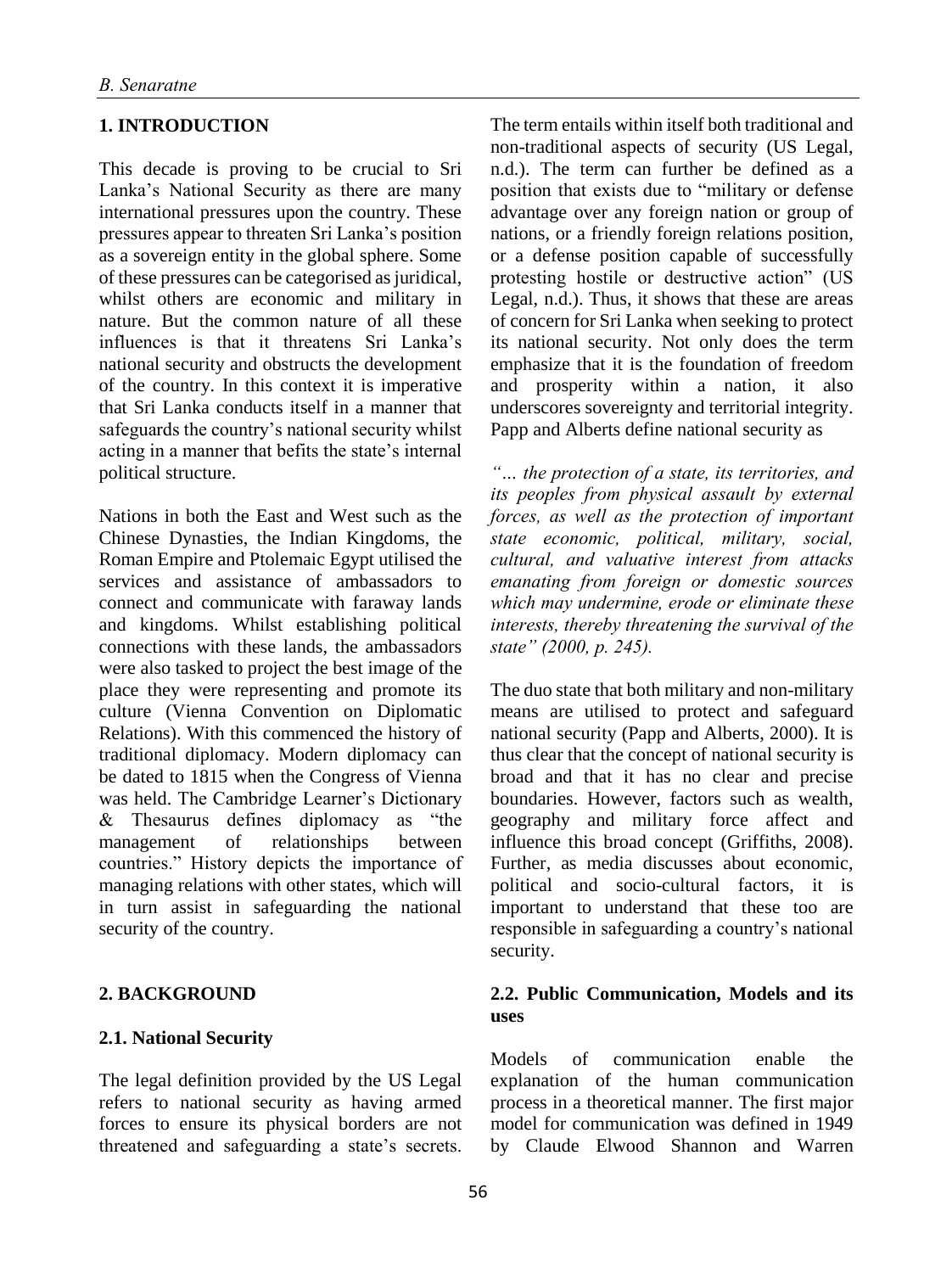Weaver. Melvin Lawrence De Fleur expands the Shannon & Weaver model of communication by inserting the Mass Media device and suggesting the communication process is circular as it creates an avenue for possible two way feedback. Whilst noise may occur at any stage of the communication process, Defleur assigns the source, transmitter, receiver and destination as separate phases of mass communication. He also included the "Feedback Device" to his communication model which helps analyse the target audience (as separate from the receivers). One of the important aspects of the communication model is the two way communication process which is recommended by Defleur. This model is important as it is the first to introduce both two way feedback and targeted audience in the communication process (Communication Theory, n.d.).



**Figure 1:** Shannon and Weaver Model of Communication

Source: Communication Theory



**Figure 2:** Defleur Model of Mass Communication System Source: Communication Theory

The two models discussed above are important in understanding the context in which Sri Lanka's representatives stationed both in the country and abroad are interacting with and understand the media to work hand-in-hand with them to produce both a positive image as well as to counter negative reportage on the country.

#### **3. RESEARCH METHODOLOGY**

The research objective was to demonstrate the importance of mass media and communication in safeguarding Sri Lanka's national security. The research questions formulated for this study were to identify the contribution of mass media in safeguarding the country's national security and the importance of communicating a message to counter opposing views. Primary data for the research was gathered through policy documents and interviews, government press releases and communiqués, speeches, United Nations' website and government websites especially that of the Ministry of Foreign Affairs. Secondary data for the research was obtained through journals, newspaper feature articles and commentaries.

Data analysis and selective coding were carried out by using grounded theory taking the 'importance of mass media and communication' as the core category and 'foreign policy' and 'national security' as the sub-categories. For research purposes, the study has identified three incidents pertaining to Sri Lanka, namely the Humanitarian Operation conducted by the Sri Lanka Military in 2009, the United Nations Human Rights Council (UNHRC) Resolution on Sri Lanka in 2012, and Jon Snow's Sri Lanka's Killing Fields: War Crimes Unpunished in 2012 that were visibly used to threaten the national security of the island-nation.

The research will provide a thorough analysis on how mass media including social media have reported these incidents. They will be analysed against the two communication models derived by Claude Elwood Shannon & Warren Weaver and Melvin Lawrence De Fleur. Therein, the conclusions and recommendations drawn are as a result of this analysis.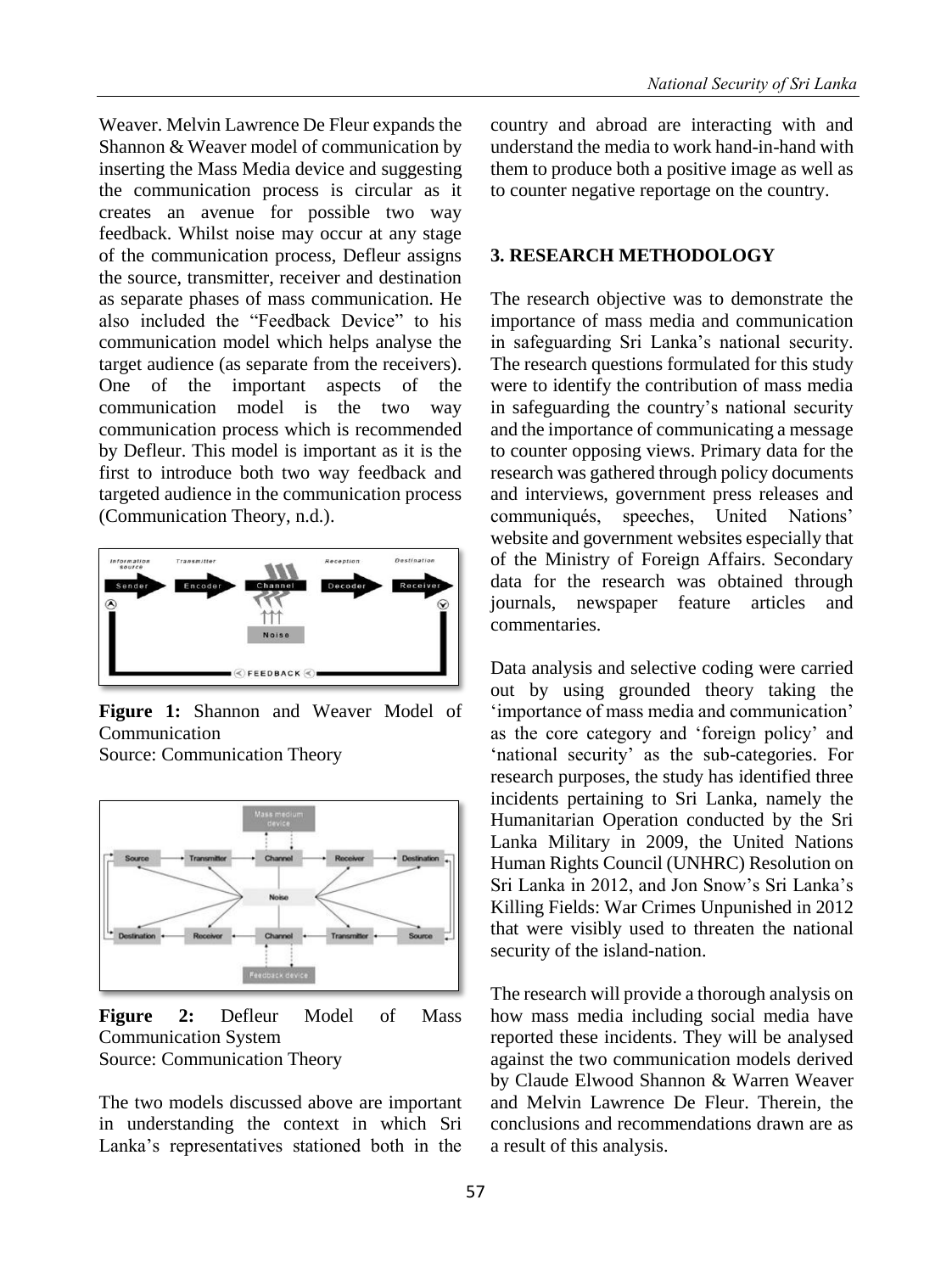# **4. DISCUSSION**

National security was a key element in Sri Lanka's domestic politics since independence, even though Sri Lanka was a Dominion State till it forfeited its status in 1972. Prime Minister, D. S. Senanayake stated: "The defence of its country is one of the primary obligations of an independent state" (Keerawella & Siriwardena, 1992). Since the 1970s national security featured prominently in the list of priorities in the Sri Lankan agenda (Karunaratne, 2017; Keerawella & Siriwardena, 1992). This was because Sri Lanka witnessed internal revolts which threatened the country's peace and security as well as because Sri Lanka needed to fortify its security, having forfeited its Domion Status. Internal turmoil such as the rise of the LTTE and the second JVP insurrection caused further damage to Sri Lanka's national security and this was a cause for concern for the island-nation. The post-independence governments realised defence and security considerations were crucial and decisive factors in the country's foreign policy decision-making (Keerawella & Siriwardena, 1992).

In the 1990s and the early 2000s the strength of the LTTE increased by leaps and bounds causing an immense threat to Sri Lanka's national security. It also continued to threaten the human security of all Sri Lankans, especially their food security when in 2006 the Maavillaru Sluice Gates were closed. This threat, led to the government launching its humanitarian operation which concluded with it defeating the terrorist group. Therefore, Sri Lanka's history and its present context need to be considered when understanding the responsibilities of the state in addressing its national security (Rajapaksa, 2013).

In the  $21<sup>st</sup>$  Century, the internet has come to play a very crucial part in the human life, making everyone a global citizen, with access and connectivity to other parts of the world. This convenience of access allows people to not only be informed of incidents that take place in areas

beyond their homes, but to also communicate with those experiencing situations; both good and bad. In this context, the communication model derived by Defleur becomes extremely relevant and applicable. However, the model needs to be further developed to incorporate the ability of communication to influence not merely a segment of society, but to change entire governance systems. Thus, it can be established that mass media and communication tools such as technology driven new media such as blogs, wikis and social media sites such as Facebook, Twitter, Instagram of the current age are able to pose a threat towards Sri Lanka's national security. According to Rajapaksa (2013) "this is yet another threat that needs to be monitored."

This is of extreme importance due to the increasing penetration of the Internet and computer literacy in Sri Lanka. Due to this increase, many Sri Lankan youth are familiar with these new media tools and use them as a mechanism to gather information as well as propagate ideas. Thus, social media can be exploited to propagate certain ideologies online in order to mobilise and organise people. As there is no physical presence in this kind of mobilisation, it can be difficult to contain through traditional means of national defence (Rajapaksa, 2013).

# **4.1. Humanitarian Operation conducted by the Sri Lankan Military in 2009**

The pro-LTTE elements utilise their defeat during the last phase of the war in Puthukkudiriruppu and Nanthikadal Lagoon to their benefit to seek sympathy for their loss. They showcase this stage of the war from March to May 2009 as genocide of Tamils by the Government of Sri Lanka. One of their chief mechanisms of propagating these sentiments is via visual means captured by the Nitharsanam Unit or the Battlefield Camera Unit. Their mission is to recreate the truth based on the lines of LTTE ideology for which they reframe the conflict over and over again (Defence Wire, 2008).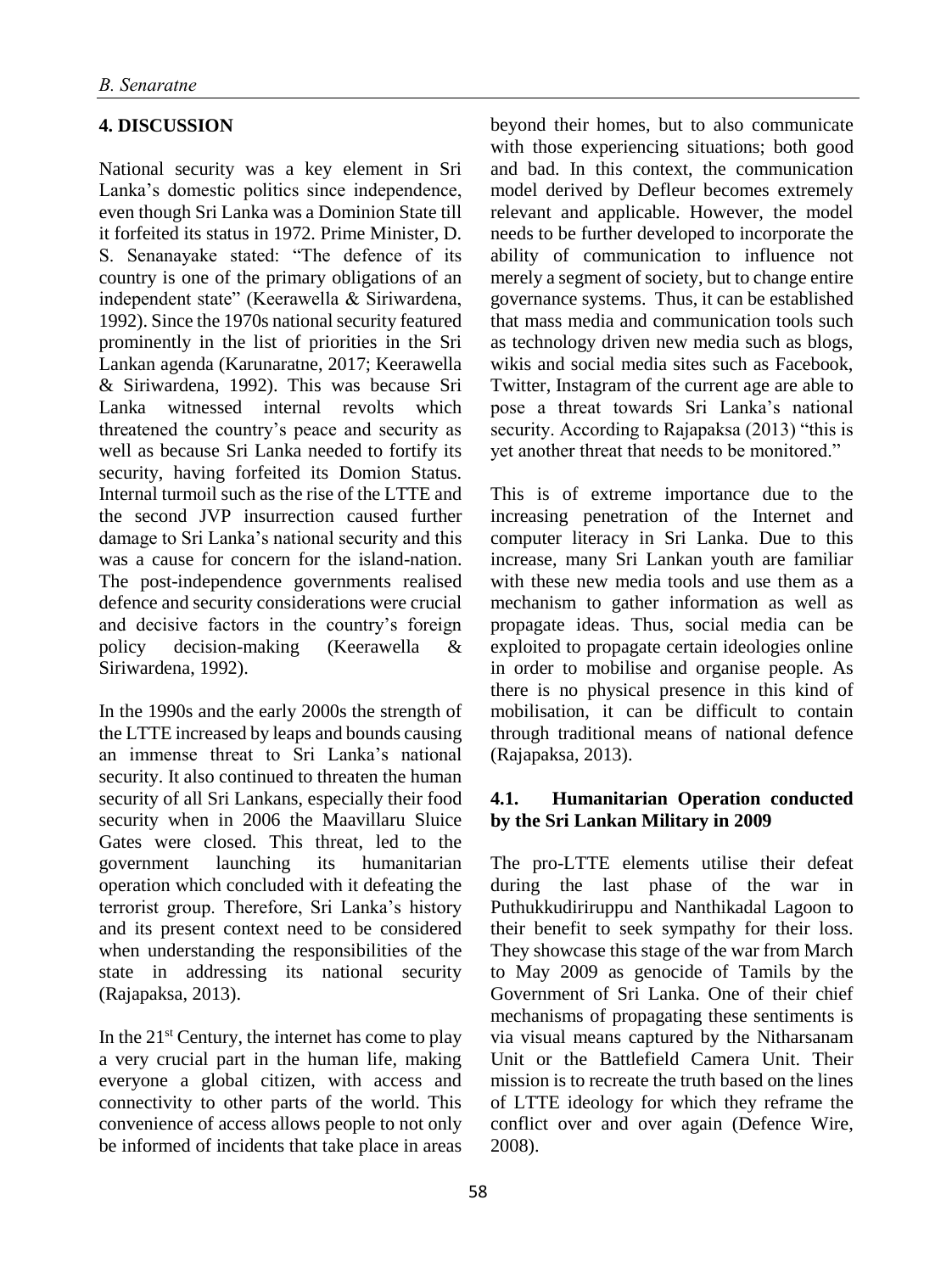Due to the success of the LTTE propaganda, media dominated by western nations have portrayed the final stage of war as being a violation of Human Rights (HR) and International Humanitarian Law (IHL). Various newspaper headlines as well as online news reports slandered the Government of Sri Lanka (GoSL). Media personnel who supported the terrorists presented fabricated news and reported erroneously on the Humanitarian Rescue Operation without verifying facts. They circulated stories of hospitals being shelled and evidence of unimaginable casualties via infographics, visual media as well as reports sent by the medical personnel and the Tamil INGO personnel in their midst. Samaraweera asserts, that many journalists paid by the LTTE visited Sri Lanka to write falsified news advantageous to them (2010). Whilst representatives from international organisations that visited the island in guise, declared that the camps for the Internally Displaced Persons (IDPs) were "concentration camps" (Samaraweera, 2010). It must be noted that the Northern and Eastern Provinces were not accessible to foreign media because of its security implications. Further in 2009 major foreign media networks in Western nations along with their emissaries such as the US Ambassador, accepted the casualty figures peddled by medical teams present in Sri Lanka during the war without any scepticism (Roberts, 2014). Social media users who empathised with these views were no less kind towards this reportage thereby promoting and sharing these views and commentaries.

The use of Defleur's model of communication can be seen used in these instances where a message is being sent by the source which is then received, interpreted and shared by the receiver. The model's unique feedback device too is at play here as the feedback for the incident can be identified by the number of times the news of the falsified propagation of the Humanitarian Operation were been spread and shared as the audio-visual media makes the fight for Eelam a personal experience of the viewer (who is often detached from reality) by

recreating reality and truth within the confines of LTTE ideology. Further, the feedback witnessed here also shows how the large audience empathised with it, and thus were influenced by the message, which was not intended for them. It showcased that the reportage with the lack of verification and authenticity drew the attention of the United Nations and the Western world.

The research uncovered that all the photos the LTTE displayed as being of Tamil women and children killed by Sinhalese are photos taken after the LTTE butchered Sinhalese villagers during their ethnic cleansing. It is said that their video footage is posed and filmed using props and actors (De Silva, 2009). It can be identified that the LTTE propagandists understood the message they wanted to deliver and tools of communication for they were very effective in identifying their target audience. Although a few major incidents are shown in public TV and news media, most are person to person or by email contact. They even employed mass media psychologists to prepare the media releases. Today, with many of the youth in the Diasporas strongly believing in LTTE propaganda, it is easier for the organisation to carry out their work (De Silva, 2009). The LTTE propaganda arm was also skillful in eliminating the 'noise' factor described in Defleur's communication model by establishing credence to its dissemination by seeking the assistance and buying media personnel who are familiar to the public. "The efficacy of this method is evident in the extent to which the Tamil Diasporas, government officials and representations of international organizations believe this propaganda. For some reason, these people do not even think about questioning what they hear" (De Silva, 2009). It is this means of propagation and threat to national security the Government of Sri Lanka has and continues to face. Further as Papp and Alberts argues, "…advance information and communication technologies and the capabilities they provide are becoming an increasingly important factor in the national security..." (2000). Therefore the government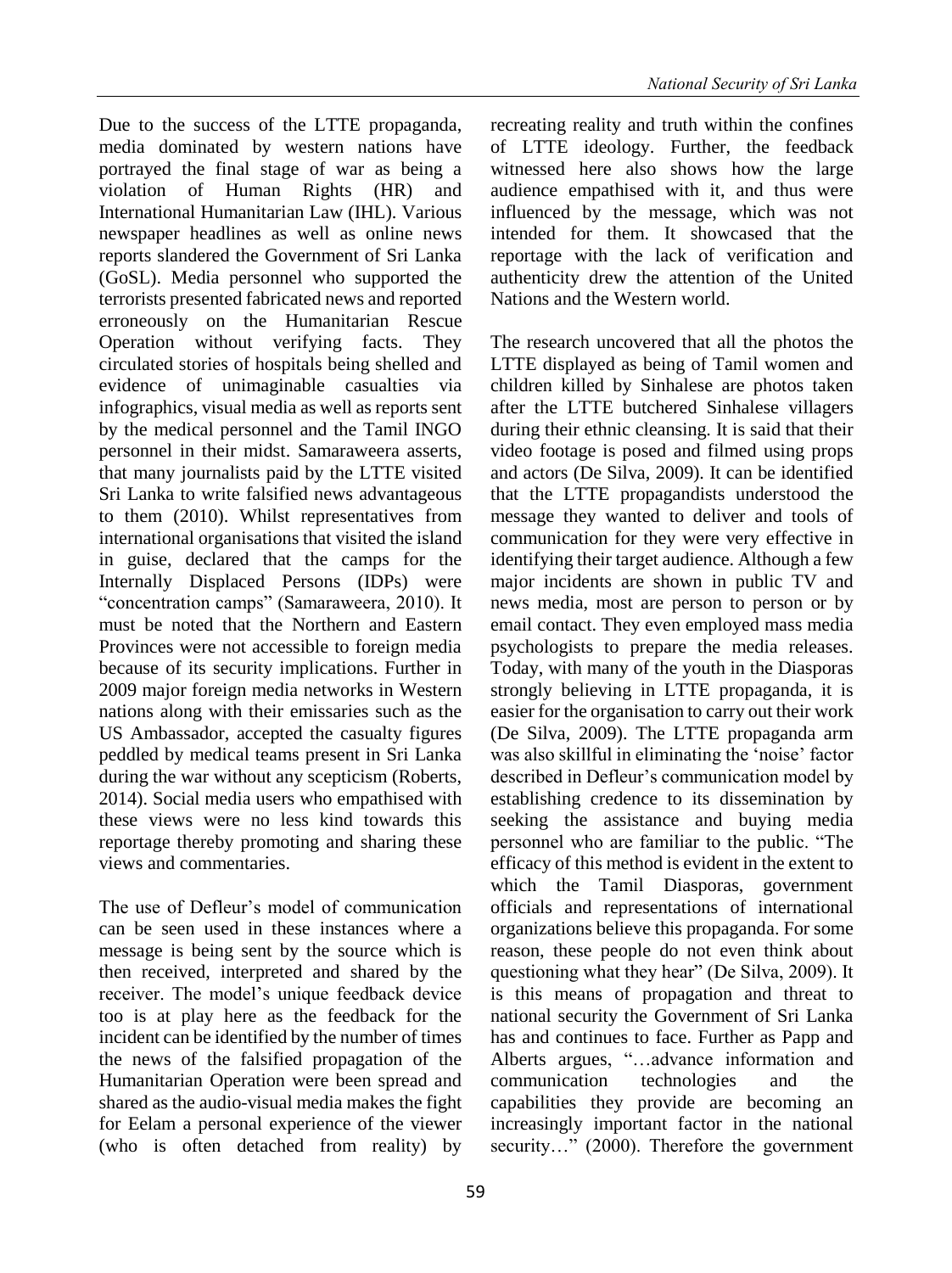has to pay more attention to the activities it carries out and understand that the increase in which the information is circulated will naturally intensify. Furthermore, the rate at which international actors interact with each other too will escalate, resulting in the government requiring to take necessary measures to address these changes in the information flow.

## **4.2. United Nations Human Rights Council Resolution on Sri Lanka in 2012**

The UNHRC Resolution on Sri Lanka in 2012 was to a greater extent influenced by LTTE propaganda in the Western nations and the incidents mentioned in 4.1. The LTTE was tactful in forming allies in the western governments they had sought refuge during the inception of the war such as in Britain, Australia and the United States where they befriended Members of Parliament like Lee Scott and Nick De Bois, Senator Lee Rhiannon, the former Attorney General Ramsey Clark respectively who later joined the Transnational Government of Tamil Eelam (TGTE) and with international organisations. The resolution was also influenced by pro-LTTE elements targeting government officials through incidental meetings and entertainment, in order to familiarise the officials with the LTTE's version of incidents and crimes the Sri Lankan government has carried out. Contacts are created over time and sometimes even paid to speak for the LTTE (De Silva, 2009).

The emphasis on "merciless shelling" by the Government forces has been underlined and several international organisations and media agencies resorted to statistically illustrate the number of Tamil civilians who died. The UN Panel of Experts appointed by UN Secretary General Ban Ki-Moon and Navy Pillai which presented the Darusman Report in 2011 guesstimate 40,000 civilian dead as a "credible allegation" (Roberts, 2014). These report was deemed "credible" by Amnesty International, ICG and high profile media spokespersons (eg.

Kerry O'Brien of ABC) which is an incidental instance of messaging and dishonesty (Roberts, 2014). It is these falsified reportage that led to the passing of the UNHRC resolution in 2012. According to Samaraweera (2010), others from international organisations wrote reports based on data supplied by the same source, i.e. the pro-LTTE entities. Thus these organisations grouped to unethically create an atmosphere favourable to the LTTE, thereby failing in their responsibility to preserve the canons of justice and honest commitment.

Thus the research observed the use of Defleur's model of communication wherein the falsified messages issued by the pro LTTE elements having the desired effect on its receivers and influencing to the extent where the feedback received are detrimental to the GoSL by way of resolutions passed against the country in international fora.

## **4.3. Jon Snow's Sri Lanka's Killing Fields: War Crimes Unpunished in 2012**

The LTTE's propaganda has gradually reached a wide audience in a number of foreign countries. It has also managed to influence international governmental organisations (IGOs) as well as non-governmental organisations (NGOs). De Silva asserts this was possible by "gradually infiltrating educated Tamils from the Diasporas into these organizations through job applications, often at very low levels in the organizations" (2009).

Many of these educated Tamils had sought economic refuge in these countries at the inception of the conflict in the 1980s (Bandarage, 2009). It is further argued that these Sri Lankan Tamil people now occupy high-level positions in the countries they settled in (Bandarage, 2009; De Silva, 2009). This enables them to be influencers in their countries' politics and governance as well as have the monetary capability to sponsor the LTTE's political activities.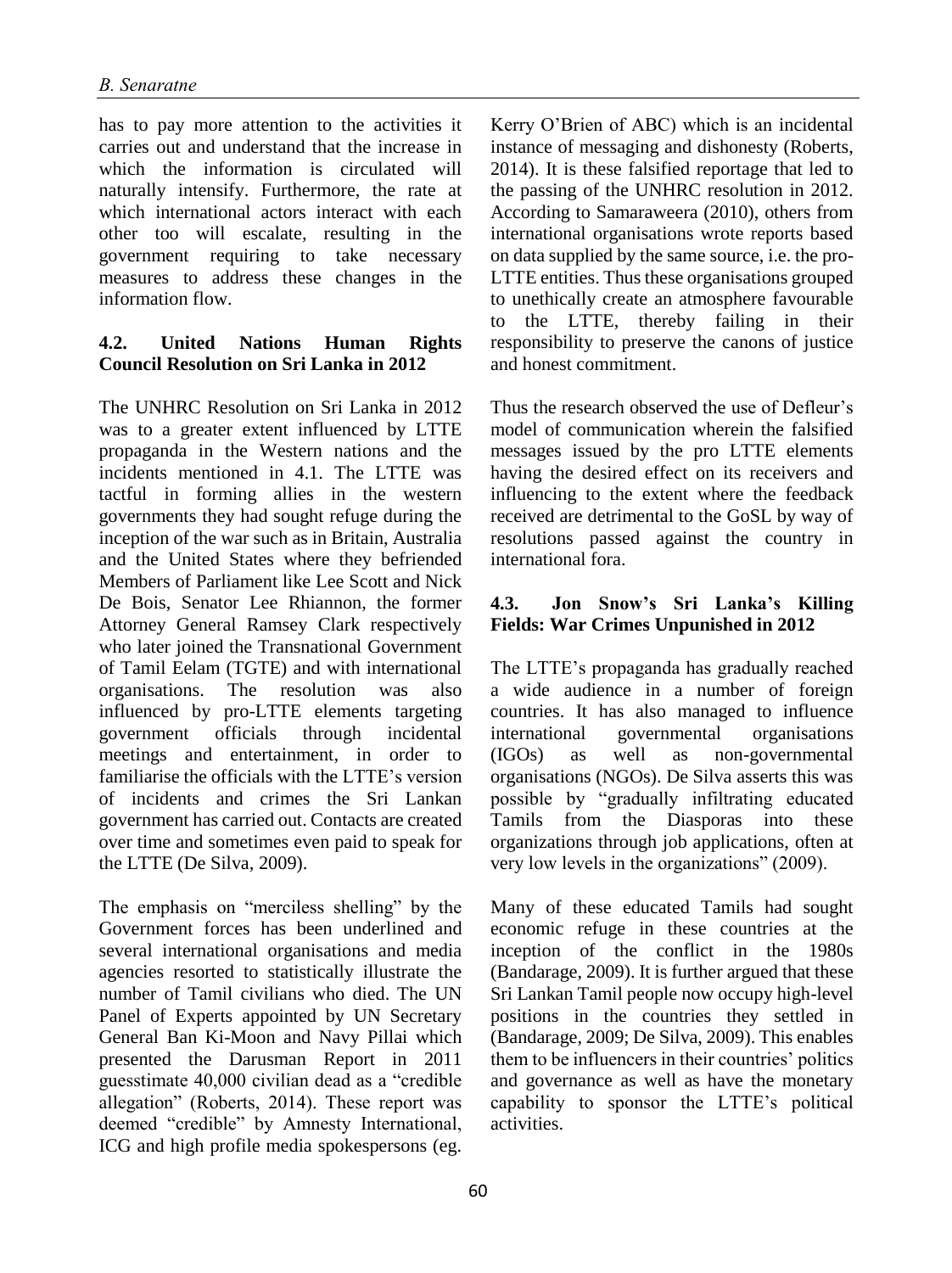In this context, it was the responsibility of the local media to neutralise the malicious propaganda. Analytical media and social media reports such as 'Sri Lanka's War In Its Last Phase: Where WIA Figures Defeat The Gross KIA Estimates', 'The war in Sri Lanka and propaganda debates: An analysis for the OHCHR in Geneva' and 'Deadly Accountancy Part 2' helped counter the negative impact created on the country, thus helping to safeguard Sri Lanka's interests. As Samaraweera contends "with colourful editorials, articles and pictures the local media outmaneuvered these groups and counterbalanced western criticism of the conduct of the war" (2010). This showcases that it is important for the feedback device derived by DeFleur to be in place, to educate the public and individuals from international organisations about what was happening in Sri Lanka, to depict the real situation.

# **5. CONCLUSION**

The three incidents discussed above and the related incidents discussed in this research showcase the length to which the LTTE propaganda has infiltrated society and global perceptions on the war and its ideology. Propaganda mechanisms of the LTTE such as the Nitharsanam Unit achieved something the entire Sri Lankan government has failed to achieve; a well-oiled propaganda machine capable of legitimizing itself through an audiovisual experience unlike anything they have ever witnessed. Units such as these and the massive propaganda mechanisms were funded by the money collected from the Sri Lanka Tamil Diasporas as well as the world community of Tamils, thus enabling them to be far more powerful and far-reaching than any media organisation in the world. This is because there were Sri Lankan Tamil economic refugees and their sympathisers around the world, willing to assist them.

To this end, whilst unbiased, analytical media reporting assists in creating a positive image of the country, it is not sufficient in safeguarding the national security of the country. The national security of a country assists with its future development. Therefore, whilst publishing news and statements which are beneficial for the country, the Government as well as the Ministry of Foreign Affairs has to advocate research scholars and academia to discuss and publish research articles and papers on this matter. Credible and unbiased materials are influential in mitigating the one-sided content propagated by the pro-LTTE elements. As it was observed that majority of the information countering the LTTE propaganda were from government sources, thus encouraging the public to believe it was biased. Therefore going forward, the government needs to increase sources friendly to it. Further, it is important for the government to identify this vacuum and circumvent it with a proper strategy.

During this research it was noted that the communication practiced by the Ministry of Foreign Affairs has been similar to that of the model derived by Shannon – Weaver, wherein there is no feedback from the audience. Further, besides the formal communication material released from the Ministry of Foreign Affairs, it needs to increase its interaction and engagement with the general public by incorporating the feedback criterion given in Defleur's communication model. Communication material derived and utilised for this purpose must be attractive and colourful, with the capacity to engage the intended audience.

The research identified that the Ministry's public communication and public diplomacy divisions need to be strengthened and modified to meet the needs and requirements of the 21st Century. The diplomats and the supporting staff need to be up-to-date with current trends in technology and skilled to counter and react to any negative messaging found on global media and particular social media. Whilst social media was not a prominent tool of the LTTE propaganda in the past, it certainly will be in the future. Therefore, the Ministry of Foreign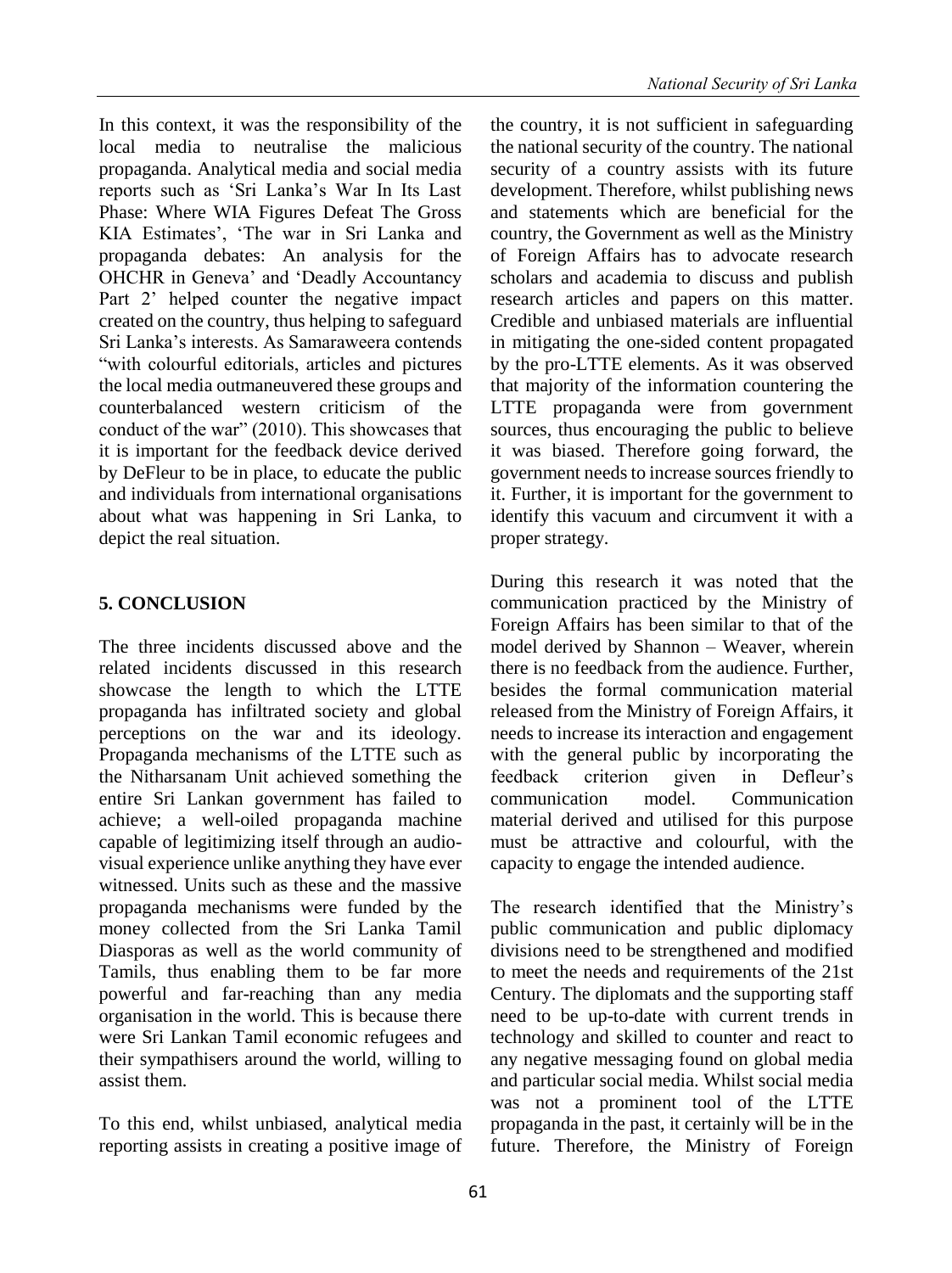Affairs needs to be proactive in its diplomatic endeavors to improve its engagement with the public in keeping with modern trends to safeguard Sri Lanka's national security and paint a positive image of Sri Lanka both internally and externally.

#### **REFERENCE**

BANDARAGE A. The Separatist Conflict in Sri Lanka: Terrorism, ethnicity, political economy. Oxon: Routledge. 2009.

CHANNEL 4. Sri Lanka's Killing Fields. (2012, March 14). Available in http://www.channel4.com/programmes/srilankas-killing-fields 2015. Accessed on  $25<sup>th</sup>$  of September 2015.

CAMBRIDGE ADVANCED LEARNER'S DICTIONARY & THESAURUS. Diplomacy. 2015. Available in http://dictionary.cambridge.org/dictionary/engli sh/diplomacy?q=diplomacy+ Accessed on  $23<sup>th</sup>$ of September 2015.

COLVIN M. Artillery pounds wounded Tamils trapped on beach. Sunday Times. (2009, March 22). Available in http://definitions.uslegal.com/n/nationalsecurity/ Accessed on 28<sup>th</sup> of September 2015.

COMMUNICATION THEORY. (n.d.) Available in http://communicationtheory.org Accessed on 22nd of September 2015.

DEFENCE WIRE. LTTE Propaganda: Nitharsanam Unit. 2008. Available in http://defencewire.blogspot.com/2008/03/lttepropaganda-nitharsanam-unit.html Accessed on 28<sup>th</sup> of September 2015.

DE SILVA J. The Worldwide LTTE Propaganda Organization. Asian Tribune. (2009, April 18). Available in http://asiantribune.com/nodae/16865 Accessed on 23rd of September 2015.

GHOSH P. International Relations. New Delhi: PHI Learning. 2015.

GRIFFITHS M. Encyclopaedia of International Relations and Global Politics. London: Routledge. 2008.

HIRU NEWS. Former US Attorney General Joins pro LTTE group. (2012, August 17). Available in the interval of  $\overline{a}$  in http://www.hirunews.lk/41378/former-usattorney-general-joins-pro-ltte-group Accessed on 24th of September 2015.

KARUNARATNE V. Country ran smoothly from 1948 to 1970. Ceylon Today. (2017, May 25). Available in http://www.ceylontoday.lk/print20170401CT20 170630.php?id=21716 Accessed on  $30<sup>th</sup>$  of May 2017.

KEERAWELLA G & SIRIWARDENA L. Internal Dynamics in the Evolution of Sri Lankan Defence Policy: Some Observations. In P.V.J. Jayasekera (Ed.), Security Dilemma of a Small State: Sri Lanka in the South Asian Context. New Delhi: South Asian Publishers. 1992; 234-255.

KISSINGER H. World Order: Reflections of the Character of Nations and the Course of History. UK: Penguin Books. 2014.

MANGO. Sri Lanka's War In Its Last Phase: Where WIA Figures Defeat The Gross KIA Estimates. Colombo Telegraph. 2014. Available in https://www.colombotelegraph.com/index.php/ sri-lankas-war-in-its-last-phase-where-wiafigures-defeat-the-gross-kia-estimates/ Accessed on 23rd of September 2015.

MINISTRY OF DEFENCE. Humanitarian Operation Factual Analysis: July 2006 - May 2009. Colombo: Ministry of Defence. 2011.

NIVUNHELLA S. Two pro-LTTE Conservative MPs defeated in British poll - Only